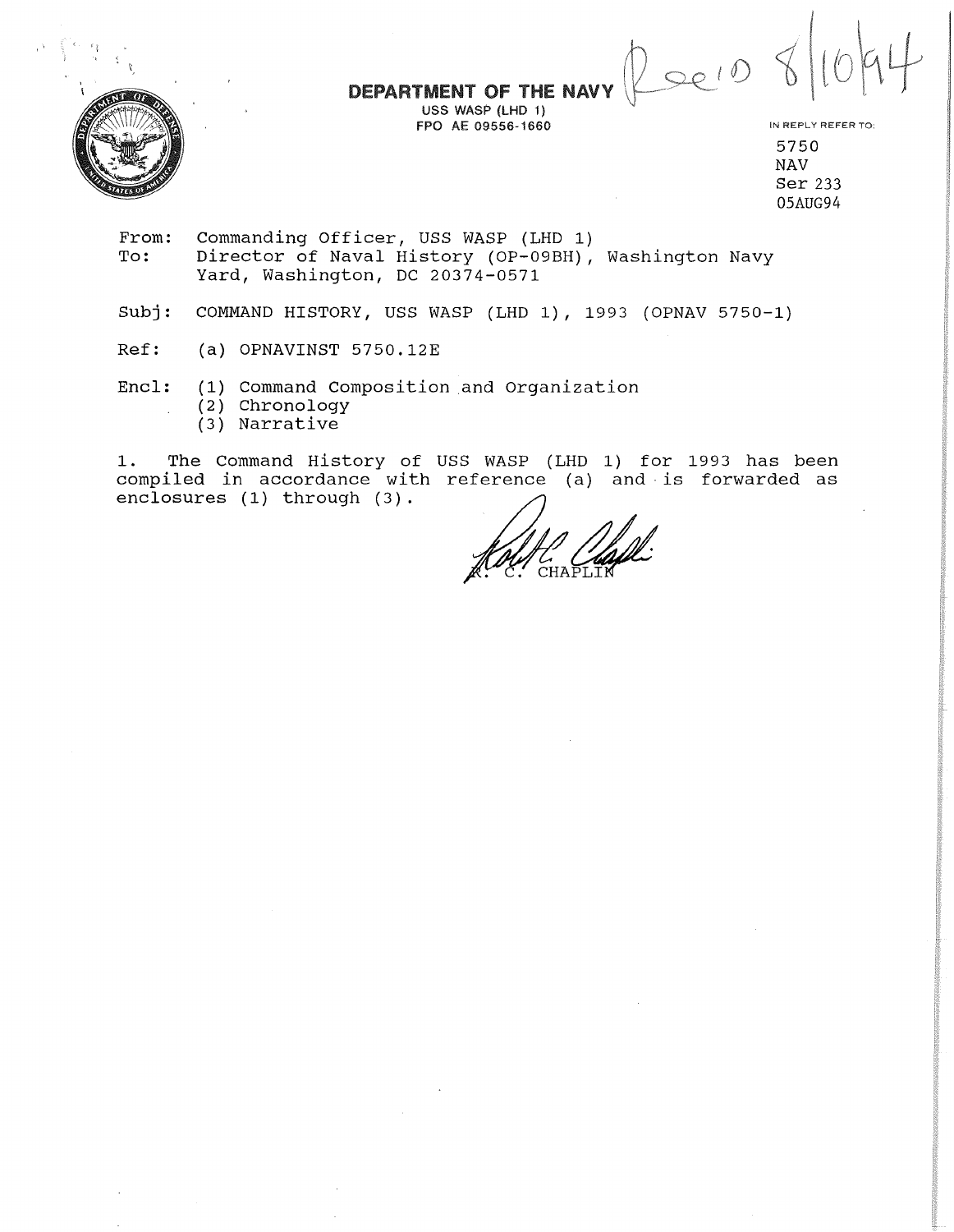### **COMMAND COMPOSITION AND ORGANIZATION**

1. **Mission.** USS WASP (LHD-1) is a multipurpose amphibious assault ship whose primary mission is to embark, deploy, support and land elements of a Marine Landing Force in amphibious assault operations by helicopter, landing craft, amphibious vehicles, V/STOL or any combination of these methods. USS WASP has a secondary mission of sea control.

#### 2. **Chain of command.**

 $\sim$   $\mathcal{E}$   $\sim$   $^{72}$ 

Amphibious Squadron Four (Operational) Amphibious Group Two Naval Surface Force, U.S. Atlantic Fleet

# 3. **commanding Officers:**

 $\bar{z}$ 

|  |  |  | 01 JAN 93 - 15 JAN 93 CAPT C.R. SAFFELL, JR., USN |  |
|--|--|--|---------------------------------------------------|--|
|  |  |  | 15 JAN 93 - 02 JUN 93 CAPT G.B. MCEWEN, USN       |  |
|  |  |  | 03 JUN 93 - 31 DEC 93 CAPT R.C. CHAPLIN, USN      |  |

4. Homeport. U.S. Naval Station Norfolk, Virginia

Enclosure (1)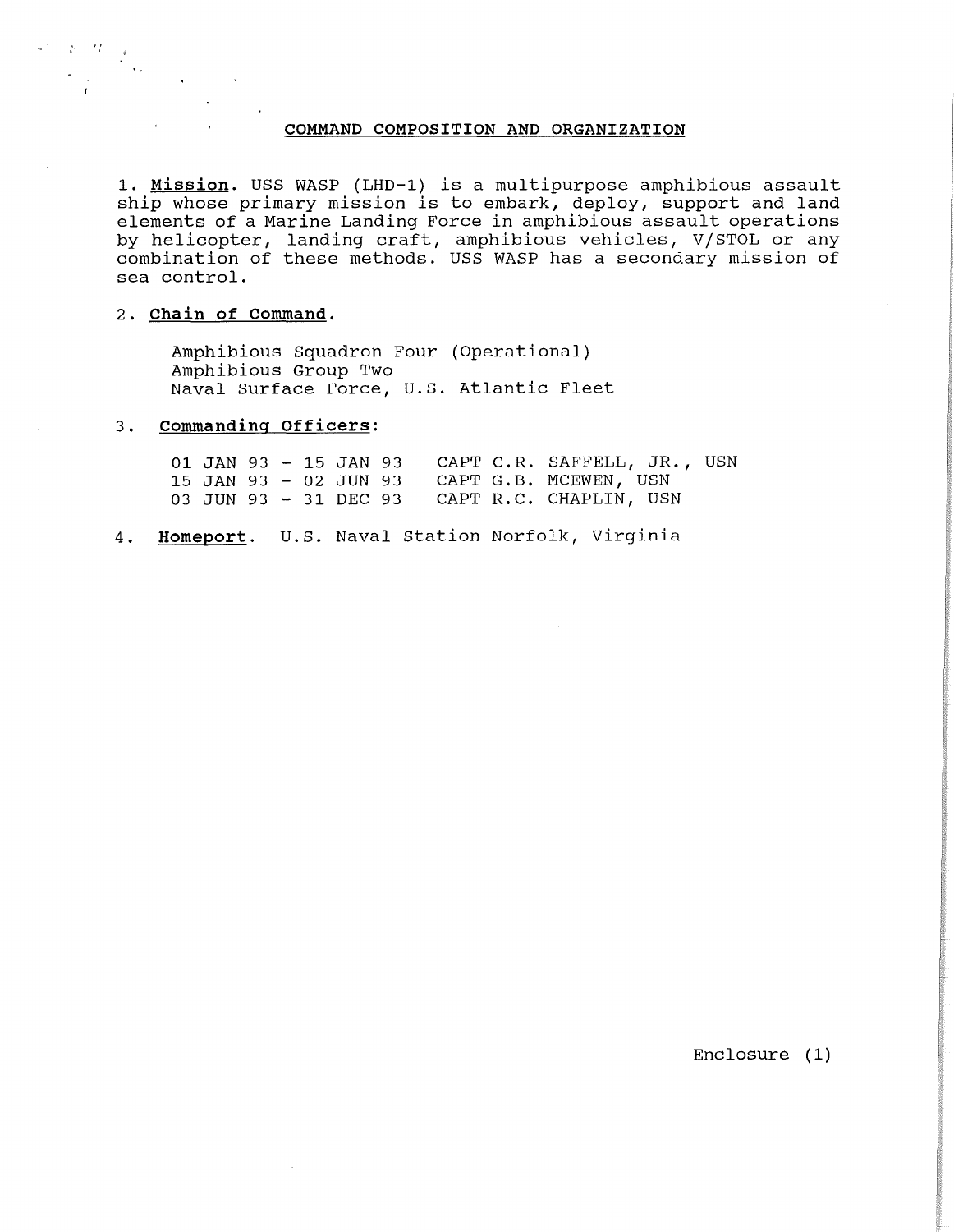#### **CHRONOLOGY**

### JANUARY 1993

 $\label{eq:2.1} \frac{1}{\sqrt{2}}\sum_{i=1}^n\frac{1}{\sqrt{2}}\sum_{i=1}^n\frac{1}{\sqrt{2}}\sum_{i=1}^n\frac{1}{\sqrt{2}}\sum_{i=1}^n\frac{1}{\sqrt{2}}\sum_{i=1}^n\frac{1}{\sqrt{2}}\sum_{i=1}^n\frac{1}{\sqrt{2}}\sum_{i=1}^n\frac{1}{\sqrt{2}}\sum_{i=1}^n\frac{1}{\sqrt{2}}\sum_{i=1}^n\frac{1}{\sqrt{2}}\sum_{i=1}^n\frac{1}{\sqrt{2}}\sum_{i=1}^n\frac$ 

 $\begin{split} \mathbf{S}^{(k)} &= \begin{bmatrix} \mathbf{S}^{(k)} & \mathbf{S}^{(k)} \\ \mathbf{S}^{(k)} & \mathbf{S}^{(k)} \end{bmatrix} \mathbf{S}^{(k)} \\ & \mathbf{S}^{(k)} & \mathbf{S}^{(k)} \end{split} \quad \begin{split} \mathbf{S}^{(k)} &= \begin{bmatrix} \mathbf{S}^{(k)} & \mathbf{S}^{(k)} \\ \mathbf{S}^{(k)} & \mathbf{S}^{(k)} \end{bmatrix} \mathbf{S}^{(k)} \\ & \mathbf{S}^{(k)} & \mathbf{S}^{(k)} \end{split}$ 

| 01 | 0001 | In Homeport Norfolk, Virginia              |
|----|------|--------------------------------------------|
| 06 | 1215 | COMPHIBGRU visit                           |
|    | 1230 | Commander of Turkish Naval Forces visit    |
| 18 | 0715 | Commence FLEET-EX/Blue Green               |
| 23 | 0400 | Enroute to Puerto Rico OPAREA for training |
| 24 | 2200 | Arrive at Puerto Rico OPAERA for training  |
| 30 | 1700 | Inport Roosevelt Roads                     |

FEBRUARY 1993

| 01 | 1500   | Depart Roosevelt Roads transit to FLEET-EX |
|----|--------|--------------------------------------------|
| 04 | 0900   | Conduct FLEET-EX                           |
| 08 | 0600   | Conduct SOCEX                              |
| 11 | 1900   | Return to Norfolk, Virginia                |
| 23 | - 1030 | Deploy CARG 2-93                           |

## MARCH 1993

| 08 | 1330<br>1800 | VADM Martin, Spanish Navy Visit/Tour<br>Transit through Straits of Gibraltar |
|----|--------------|------------------------------------------------------------------------------|
| 12 | 1200         | EDATF Exercise                                                               |
| 15 | 0100         | Transit through Suez Canal                                                   |
| 23 | 0500         | Anchor off the coast of Somalia in support of                                |
|    |              | Operation Restore Hope                                                       |
| 25 | 1700         | Anchor Mogadishu in support of Operation Restore                             |
|    |              | Hope                                                                         |

## APRIL 1993

| 02 | 1130 | BGEN Zinni, LTGEN Johnson (CJFTSOMOLIA) visit |
|----|------|-----------------------------------------------|
| 04 | 1725 | CJCS visit                                    |
| 09 | 1735 | GEN Hoar USCINCCENT visit                     |
| 10 | 1400 | Underway for Kismaayo                         |
| 15 | 1015 | CJTF visit                                    |
| 22 | 2000 | Davy Jones arrives                            |
| 23 | 0600 | Neptunus Rex arrives                          |
| 28 | 1000 | 2500th Landing ceremony                       |
|    |      |                                               |

Enclosure (2)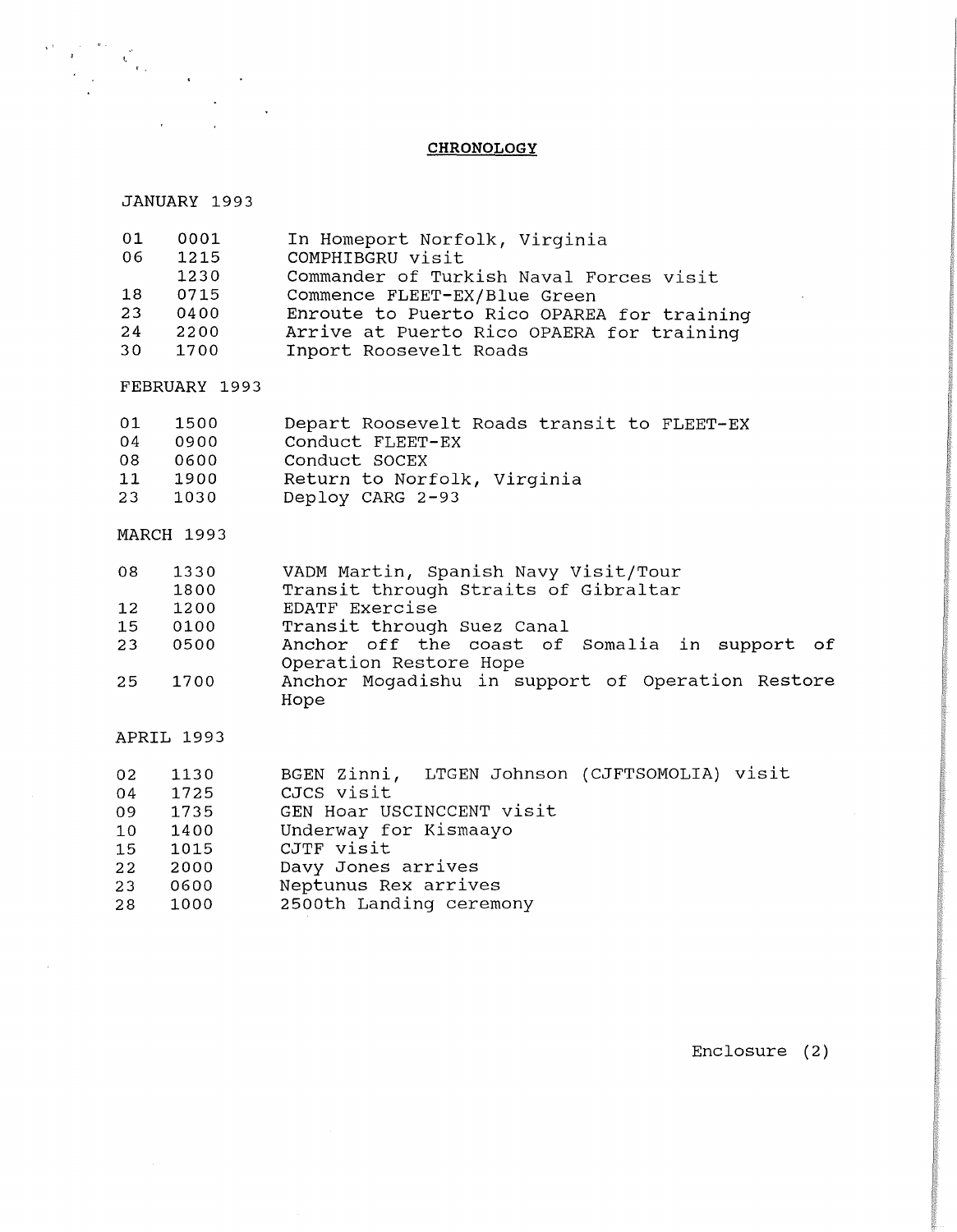# MAY 1993

| 01<br>02<br>08             | 1800<br>0900<br>1430<br>1500                 | Transit the Strait of Hormus<br>Moor Abu Dhabi<br>VADM Katz visit<br>Operation EAGER MACE                                                                                              |
|----------------------------|----------------------------------------------|----------------------------------------------------------------------------------------------------------------------------------------------------------------------------------------|
| 17<br>26<br>31             | 0900<br>1215<br>1615                         | Moor Jebel Ali<br>DEPUSNAVCENT visit<br>COMUSNAVCENT visit                                                                                                                             |
|                            | <b>JUNE 1993</b>                             |                                                                                                                                                                                        |
| 01<br>05                   | 1030<br>0800                                 | COMPHIBGRU TWO visit [Change of Command]<br>Anchor Bahrain for Operation Southern Watch (North<br>Persian Gulf)                                                                        |
| 06<br>07<br>17             | 0400<br>0400<br>0800                         | Underway enroute Kuwait<br>Arrive Kuwait<br>Transit to Mogadishu, Somalia in support of UN                                                                                             |
| 23                         | 1440                                         | COMUSFORSOMALIA visit                                                                                                                                                                  |
| <b>JULY 1993</b>           |                                              |                                                                                                                                                                                        |
| 01<br>15<br>16<br>22<br>30 | 0900<br>1500<br>0600<br>0900<br>1700         | COMUSFORSOMALIA visit<br>Anchor Port Suez<br>Transit Suez Canal<br>Inport Toulon, France<br>Inchop Second Fleet                                                                        |
|                            | AUGUST 1993                                  |                                                                                                                                                                                        |
| 02<br>06<br>19<br>20       | 0900<br>0615<br>1045<br>1405<br>1415<br>0900 | Inport Rota, Spain<br>Commence translant<br>Senator Thurmond, RADM Picotte, BGEN Braaten visit<br>RADM Picotte visit<br>Tiger Cruise<br>Return from deployment; moor Norfolk, Virginia |
| 27                         | 1130                                         | Funeral services for CAPT Boldin                                                                                                                                                       |
|                            | SEPTEMBER 1993                               |                                                                                                                                                                                        |

| $03 -$          | 1300    | Arrival conference IMAV 332 (USS Puget Sound) |
|-----------------|---------|-----------------------------------------------|
| 17 <sup>7</sup> | 0815    | CAPT Pratt (INSURV visit)                     |
|                 | 20 1330 | BGEN Rhodes, COMMARFORLANT visit              |
|                 | 27 0800 | Ammo Offload                                  |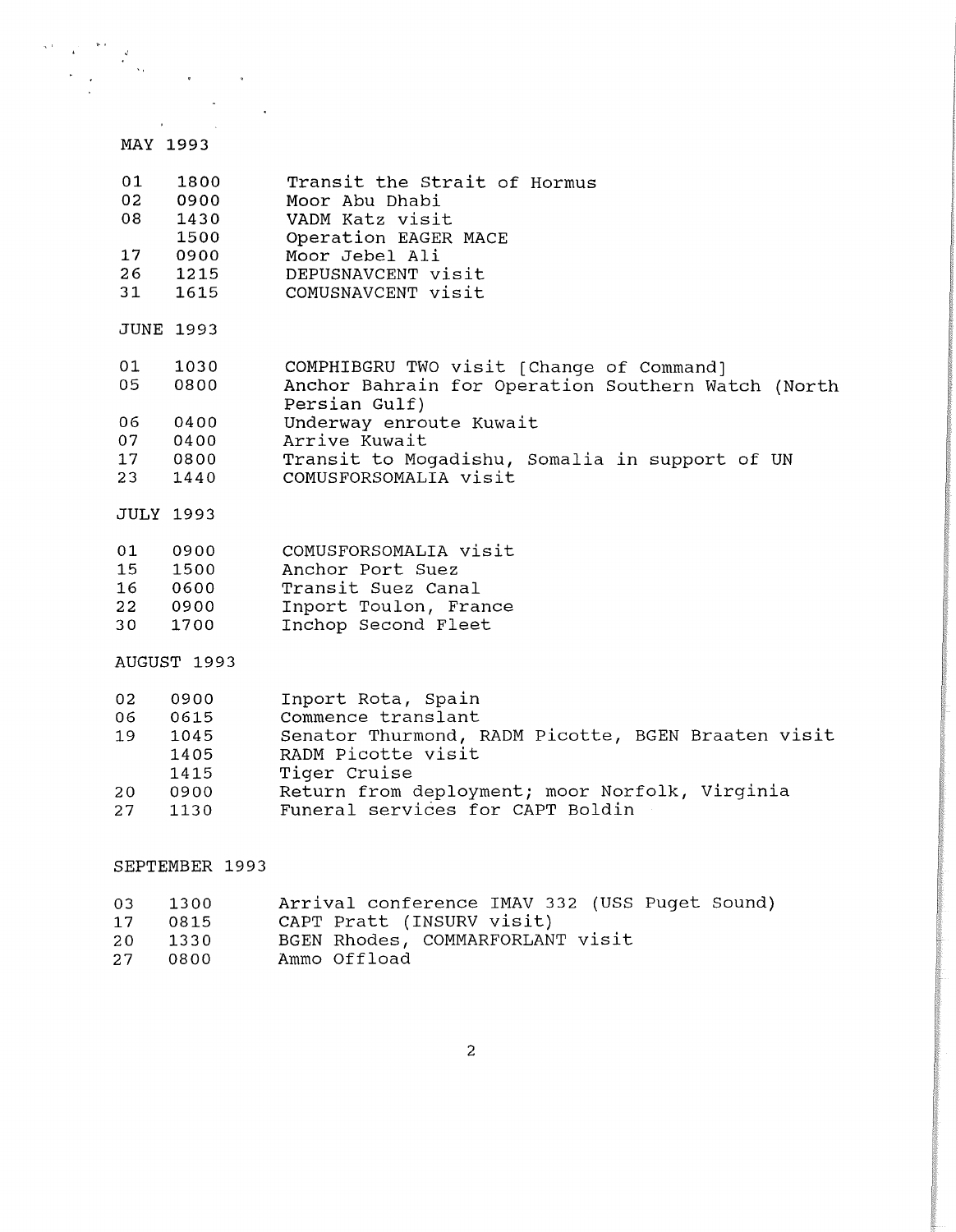# OCTOBER 1993

 $\label{eq:2} \frac{1}{\sqrt{2}}\sum_{i=1}^n\frac{1}{\sqrt{2}}\sum_{i=1}^n\frac{1}{\sqrt{2}}\sum_{i=1}^n\frac{1}{\sqrt{2}}\sum_{i=1}^n\frac{1}{\sqrt{2}}\sum_{i=1}^n\frac{1}{\sqrt{2}}\sum_{i=1}^n\frac{1}{\sqrt{2}}\sum_{i=1}^n\frac{1}{\sqrt{2}}\sum_{i=1}^n\frac{1}{\sqrt{2}}\sum_{i=1}^n\frac{1}{\sqrt{2}}\sum_{i=1}^n\frac{1}{\sqrt{2}}\sum_{i=1}^n\frac{1$ 

 $\label{eq:2.1} \frac{1}{\sqrt{2\pi}}\int_{0}^{\infty}\frac{1}{\sqrt{2\pi}}\left(\frac{1}{\sqrt{2\pi}}\right)^{2\alpha}d\mu\,d\mu\,.$ 

 $\label{eq:2.1} \begin{split} \mathcal{L}_{\text{max}} &= \mathcal{L}_{\text{max}} \left( \mathcal{L}_{\text{max}} \right) \mathcal{L}_{\text{max}} \\ &= \mathcal{L}_{\text{max}} \left( \mathcal{L}_{\text{max}} \right) \mathcal{L}_{\text{max}} \end{split}$ 

 $\bar{z}$ 

 $\sim$   $\lambda$ 

| 13 | 1100  | US Navy Birthday cake cutting ceremony |
|----|-------|----------------------------------------|
|    | 1400  | NATO Secret Control Inspection         |
| 18 | .0900 | TIMT -                                 |
| 22 | 0730  | USMC Comm School visit                 |

NOVEMBER 1993

| 05              | 0945 | V12 50th Anniversary Tour                   |
|-----------------|------|---------------------------------------------|
| 09              | 0900 | ACE assist visit                            |
| 10 <sup>°</sup> | 1500 | VADM Less (AIRLANT) visit                   |
| 11              | 1100 | Marine Corps Birthday/cake cutting ceremony |
| 12 <sup>°</sup> | 1000 | NNSY arrival conference                     |
| 16              | 1100 | Moor NNSY Portsmouth                        |
| 19              | 1300 | RM2 Bobo's memorial service                 |

DECEMBER 1993

| 15 | -0800- | TIGER TEAM NAVSUPSYSCOM visit                     |
|----|--------|---------------------------------------------------|
|    | 1115   | RADM Clark (CINCLANTFL maintenance officer) visit |
| 19 | 0700   | Holiday Standown Starts                           |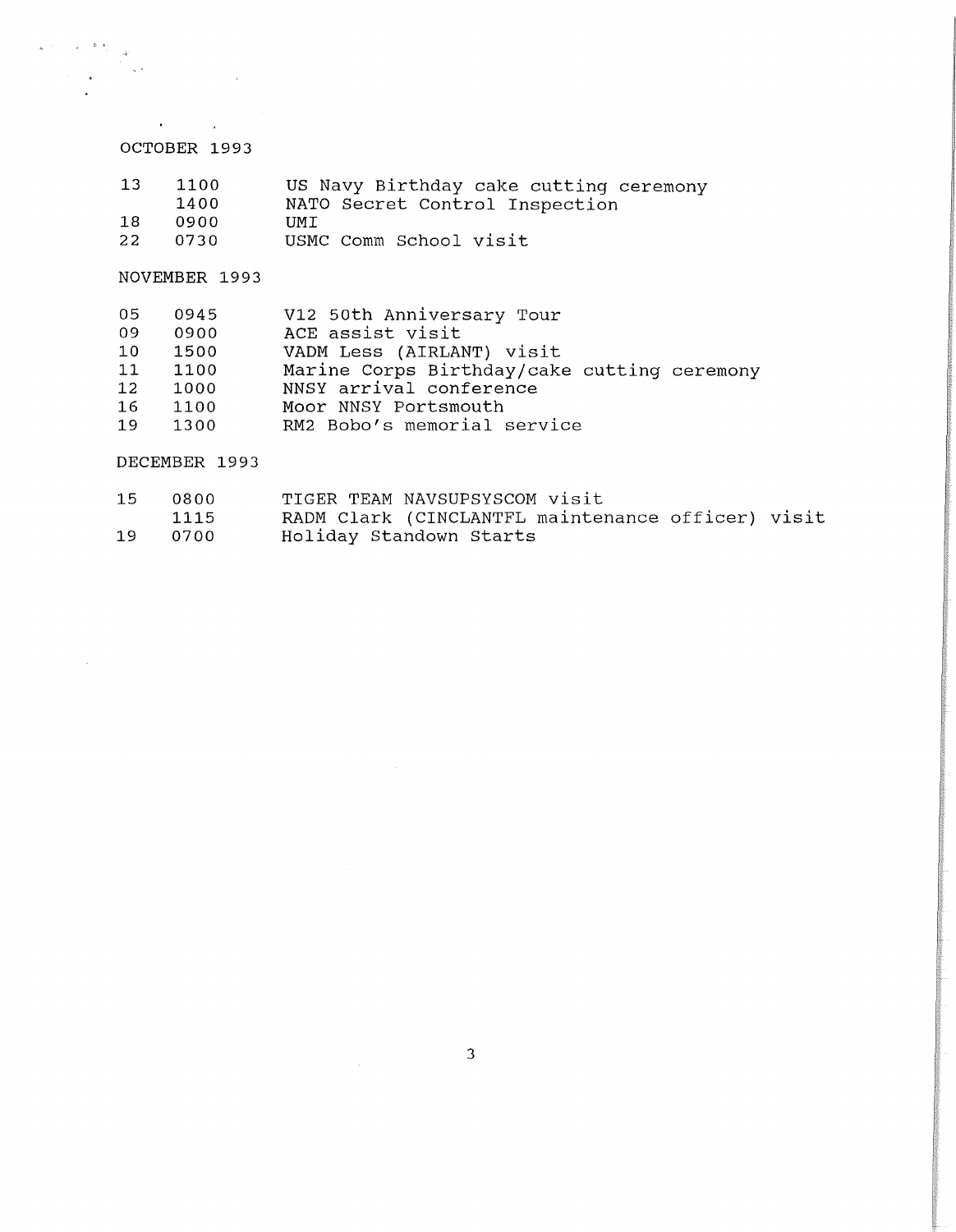### **NARRATIVE**

. ,

The USS WASP (LHD 1) began 1993 moored along side Pier 12 in<br>home port of Norfolk, Virginia. While the crew spent time their home port of Norfolk, Virginia. enjoying the New Year holiday with their friends and family, the WASP was busy in its preparation for their upcoming deployment. As this time quickly came to an end, the WASP and her crew would begin making final arrangements for deployment.

In January, the WASP was hosted the Commander of the Turkish Naval Forces. After a short visit, the distinguish guest departed with an exceptional impression of the ship's personnel and its capabilities. Also in January the WASP transited to Puerto Rico for Marine Corps Training. Operating in the Carribean enabled the embarked Marines to practice their forward deployment. They had successfully conducted helo assaults on Camp Santiago, and employed Force Recon and surveillance insertions including Landing Craft Air cushion (LCAC) operations. After eight days of Marine training, the WASP departed for her assigned FLEET-EX Training, which lasted the entire month of February.

March saw the WASP returning to Norfolk for POM (Pre Overseas Movement) and the beginning of her transatlantic voyage to the Indian Ocean. Enroute, the Marines continued their unique training by conducting a simulated helo raid on Rota, Spain. The Marines did such an outstanding job, VADM Martin of the Spanish Navy requested a tour of the WASP. After his departure the WASP steamed eastward through the Straits of Gibraltar and into Suez Canal.

While on station during the month of April, BGEN Zinni, LTGEN Johnson (CJFTSOMILA), and GEN Hoar (USCINCCENT) visited the WASP. The month of April was a very fast pace; however, the ship's captain host invited two very special guest in Neptunus Rex and Davy Jones. The two came aboard to conduct a time honored tradition of converting of "Polliwogs" to "Shellbacks".

In May, VADM Katz visited the WASP and praised the efforts of the crew in their role during Operation Restore Hope. He hoped that Operation Eager Mace would achieve the same success. It was a big moral boost during the long and tedious deployment. Later in May DEPUSNAVCENT and COMUSNAVCENT visited and praised the crew for<br>their hard work in fulfilling her mission. May was not without their hard work in fulfilling her mission. its port visits. The crew was able to experience local culture and<br>traditions in Abu Dahbi and Jebel Ali. Although the middle traditions in Abu Dahbi and Jebel Ali. Eastern customs were very unfamiliar to most of the crew, they enjoyed the time they had sight seeing, relaxing and having fun.

Enclosure (3)